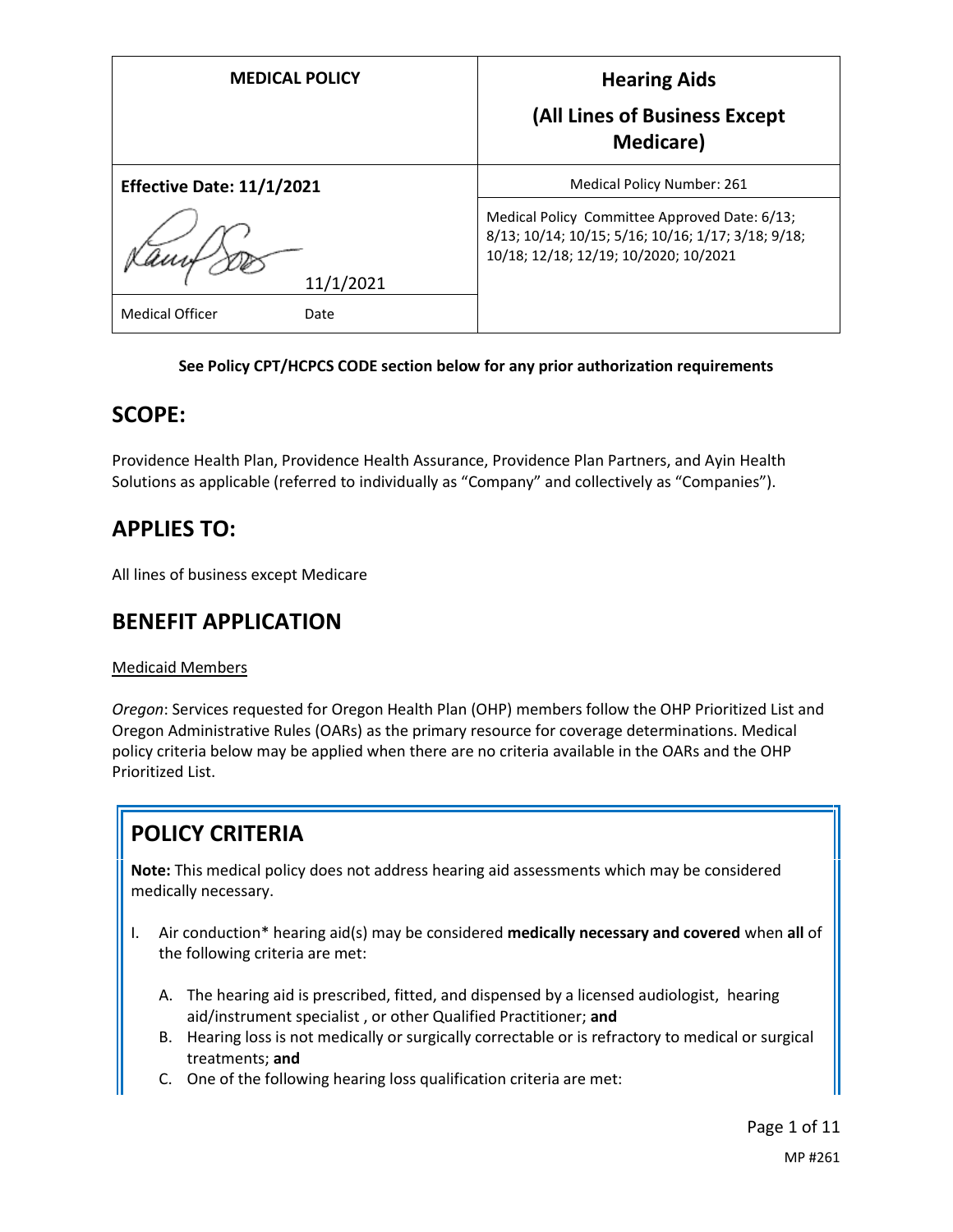### **(All Lines of Business Except Medicare)**

- 1. In adult patients (18 years of age or older), pure-tone average loss of 40 decibels (dB) hearing level or greater; **or**
- 2. In pediatric patients (less than 18 years of age), pure-tone average loss of 25 dB hearing level or greater.

\*Air Conduction Hearing Aids

Air conduction hearing aids are defined as any of the following:

- Behind the ear (BTE) device
- In the ear (ITE) device
- In the ear canal (ITC) device
- Completely in the canal (CIC) device
- Contralateral routing of sound (CROS) device, for single-sided hearing loss
- Binaural CROS (BiCROS)
- II. Bone conduction hearing aid(s) may be considered **medically necessary and covered** when above criterion I. are met and the use of a conventional air conduction hearing aid is precluded by any of the following:
	- A. Congenital atresia of the ear canal such that it does not exist or cannot accommodate a standard hearing aid; **or**
	- B. Chronic infection of the middle or outer ear that is exacerbated by a standard hearing aid; **or**
	- C. Allergic reactions to standard hearing aids; **or**
	- D. Single-sided deafness as may occur after removal of an acoustic neuroma, from trauma, or from a viral or vascular insult.
- III. Repair or replacement of air or bone conduction hearing aid(s) may be considered **medically necessary and covered** when either of the following criteria are met:
	- A. Hearing aid repair may be covered when the currently used device is no longer functioning adequately and the repair is expected to make the hearing aid fully functional (as defined by the manufacturer); **or**
	- B. Hearing aid replacement may be covered when both of the following criteria are met:
		- 1. The currently used device is no longer functioning adequately and has been deemed to be non-repairable; **and**
		- 2. Documents indicate the replacement is not covered by the manufacturer's warranty or insurance.
- IV. Air or bone conduction hearing aids are considered **not medically necessary and are not covered** when any of the above criteria (I.-III.) are not met.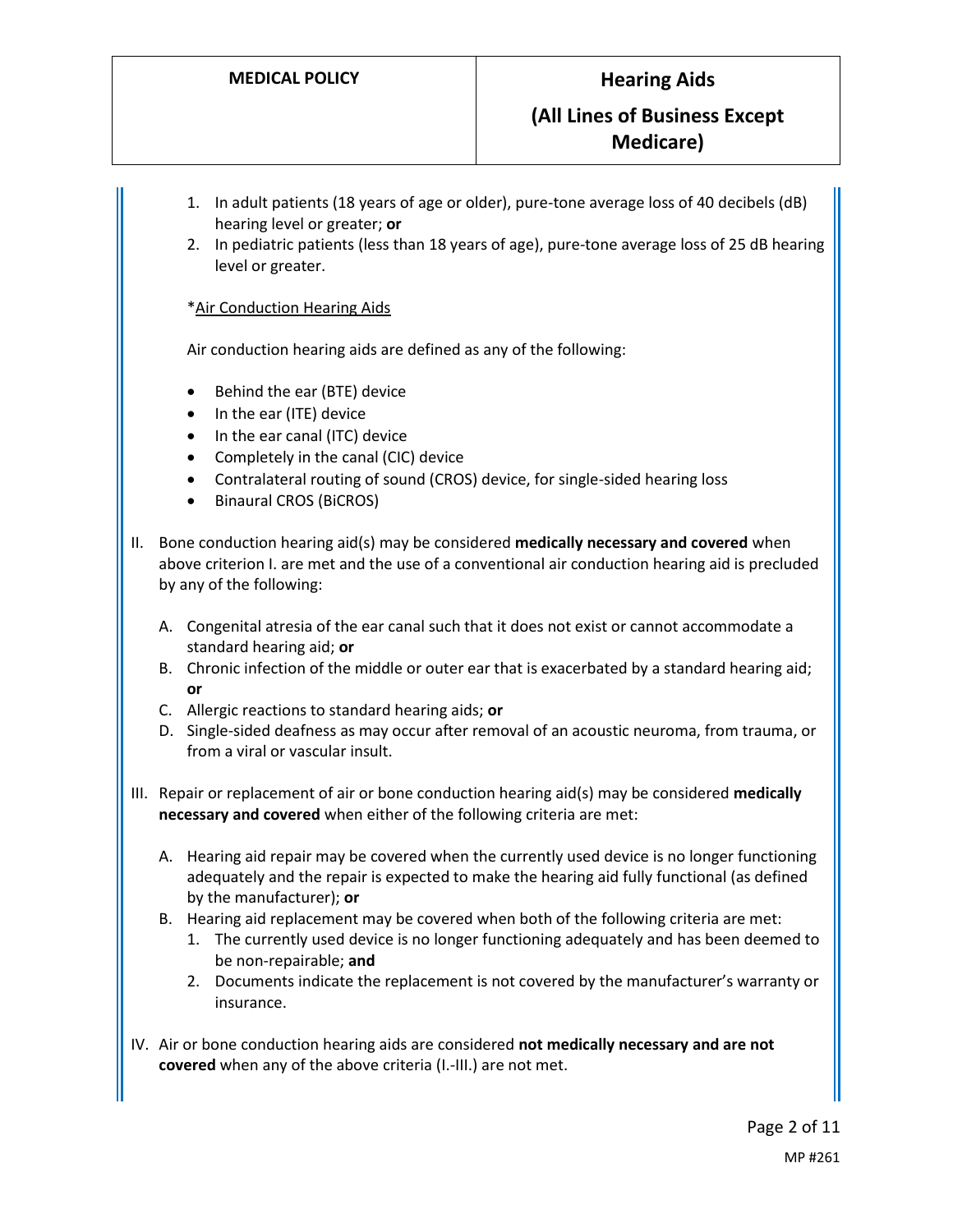- V. The following hearing aids are considered **investigational and are not covered** as a treatment of hearing loss:
	- A. Hearing aids that are surgically placed in the middle ear (e.g. Esteem)
	- B. Hearing aids placed on the eardrum by a clinician and replaced every three to four months (e.g. Lyric)
- VI. The following accessories and devices are considered **not medically necessary and are not covered** as a treatment of hearing loss:
	- A. Ear plugs
	- B. Disposable hearing aids

## **BILLING GUIDELINES**

- Adjustment of hearing aids is included in the fitting and dispensing fee, and is not reimbursable separately.
- Aural rehabilitation therapy is included in the fitting and dispensing fee, and is not reimbursable separately.
- Requests for two hearing aids on the same date of service will be reimbursed using binaural (for two ears) codes only.

#### Hearing Assistive Technologies (HAT)

Pursuant to Oregon House Bill 4104 (effective January 1, 2019), the following hearing assistive technologies may be covered at different frequency limits depending on the benefit:<sup>1</sup>

- Bone conduction sound processors
- Hearing Assistive Technology (HAT) systems

#### Hearing Aid Related Accessories

#### *Ear Molds*

Pursuant to the Oregon House Bill 4104 (effective January 1, 2019), ear molds and replacement ear molds are required to be covered as medically necessary.<sup>1</sup>

#### Prescription Requirements

The Oregon Health Authority outlines the following hearing aid prescription requirements: $2$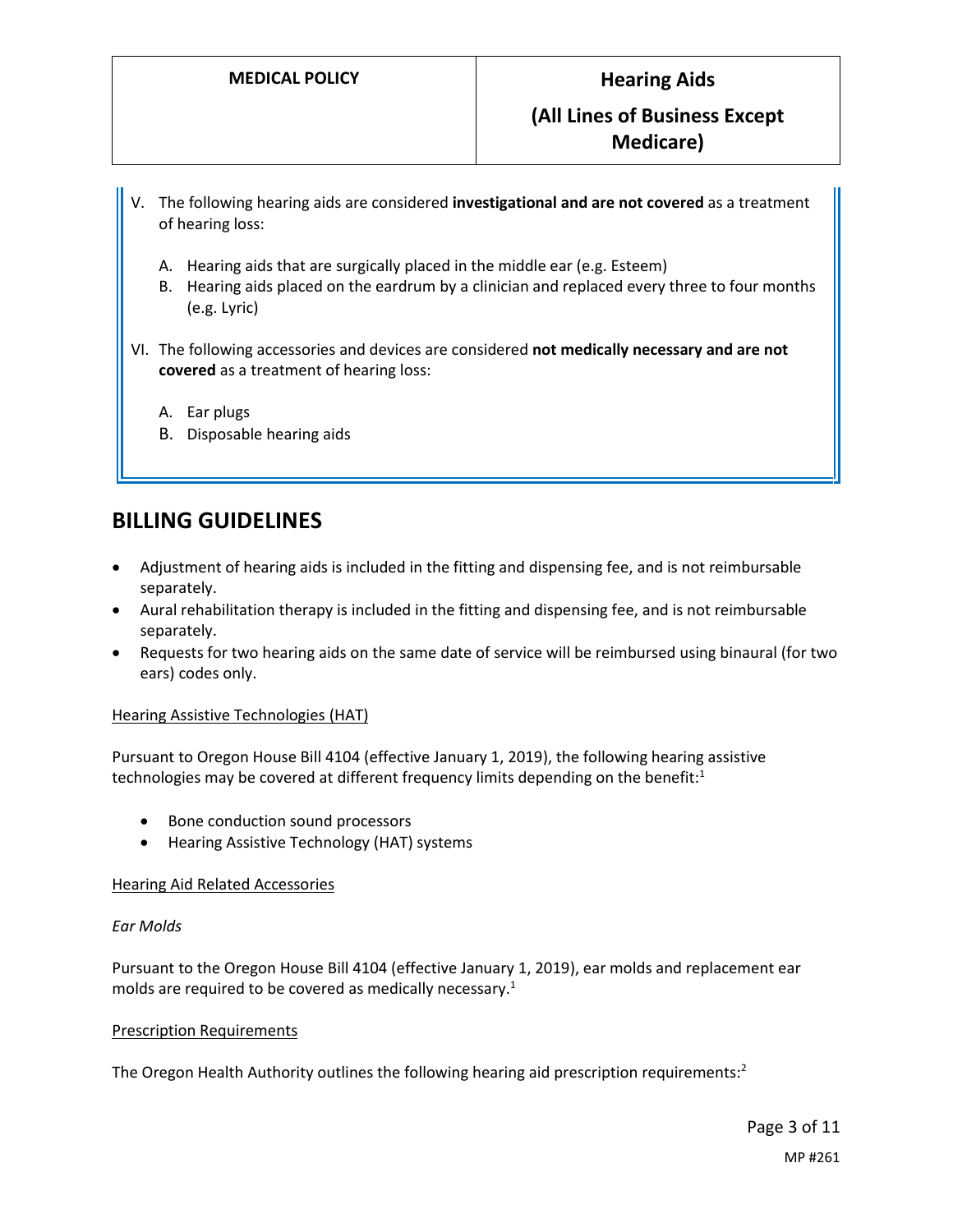**Medicare)**

"Authorization of payment to a licensed audiologist or hearing aid dealer for a hearing aid will be considered only after examination for ear pathology and written prescription by an ear, nose and throat specialist (ENT) or general practitioner who has training to examine the ear and performs within the scope of his/her practice, i.e., primary care physician (not appropriate for an orthopedic specialist, chiropractor, gynecologist, etc.)."

# **CPT/HCPCS CODES**

| <b>All Lines of Business Except Medicare</b> |                                                                           |  |  |
|----------------------------------------------|---------------------------------------------------------------------------|--|--|
| No Prior Authorization Required              |                                                                           |  |  |
| <b>Hearing Aids and Accessories</b>          |                                                                           |  |  |
| V5014                                        | Repair/modification of a hearing aid                                      |  |  |
| V5030                                        | Hearing aid, monaural body worn, air conduction                           |  |  |
| V5040                                        | Hearing aid, monaural, body worn, bone conduction                         |  |  |
| V5050                                        | Hearing aid, monaural, in the ear                                         |  |  |
| V5060                                        | Hearing aid, monaural, behind the ear                                     |  |  |
| V5070                                        | Glasses, air conduction                                                   |  |  |
| V5080                                        | Glasses, bone conduction                                                  |  |  |
| V5100                                        | Hearing aid, bilateral, body worn                                         |  |  |
| V5120                                        | Binaural, body                                                            |  |  |
| V5130                                        | Binaural, in the ear                                                      |  |  |
| V5140                                        | Binaural, behind the ear                                                  |  |  |
| V5150                                        | Binaural, glasses                                                         |  |  |
| V5170                                        | Hearing aid, CROS, in the ear                                             |  |  |
| V5171                                        | Hearing aid, contralateral routing device, monaural, in the ear (ite)     |  |  |
| V5172                                        | Hearing aid, contralateral routing device, monaural, in the canal (itc)   |  |  |
| V5180                                        | Hearing aid, CROS, behind the ear                                         |  |  |
| V5181                                        | Hearing aid, contralateral routing device, monaural, behind the ear (bte) |  |  |
| V5190                                        | Hearing aid, CROS, glasses                                                |  |  |
| V5210                                        | Hearing aid, BICROS, in the ear                                           |  |  |
| V5211                                        | Hearing aid, contralateral routing system, binaural, ite/ite              |  |  |
| V5212                                        | Hearing aid, contralateral routing system, binaural, ite/itc              |  |  |
| V5213                                        | Hearing aid, contralateral routing system, binaural, ite/bte              |  |  |
| V5214                                        | Hearing aid, contralateral routing system, binaural, itc/itc              |  |  |
| V5215                                        | Hearing aid, contralateral routing system, binaural, itc/bte              |  |  |
| V5220                                        | Hearing aid, BICROS, behind the ear                                       |  |  |
| V5221                                        | Hearing aid, contralateral routing system, binaural, bte/bte              |  |  |
| V5230                                        | Hearing aid, BICROS, Glasses                                              |  |  |
| V5242                                        | Hearing aid, analog, monaural, CIC (completely in the ear canal)          |  |  |
| V5243                                        | Hearing aid, analog, monaural, ITC (in the canal)                         |  |  |
| V5244                                        | Hearing aid, digitally programmable analog, monaural, CIC                 |  |  |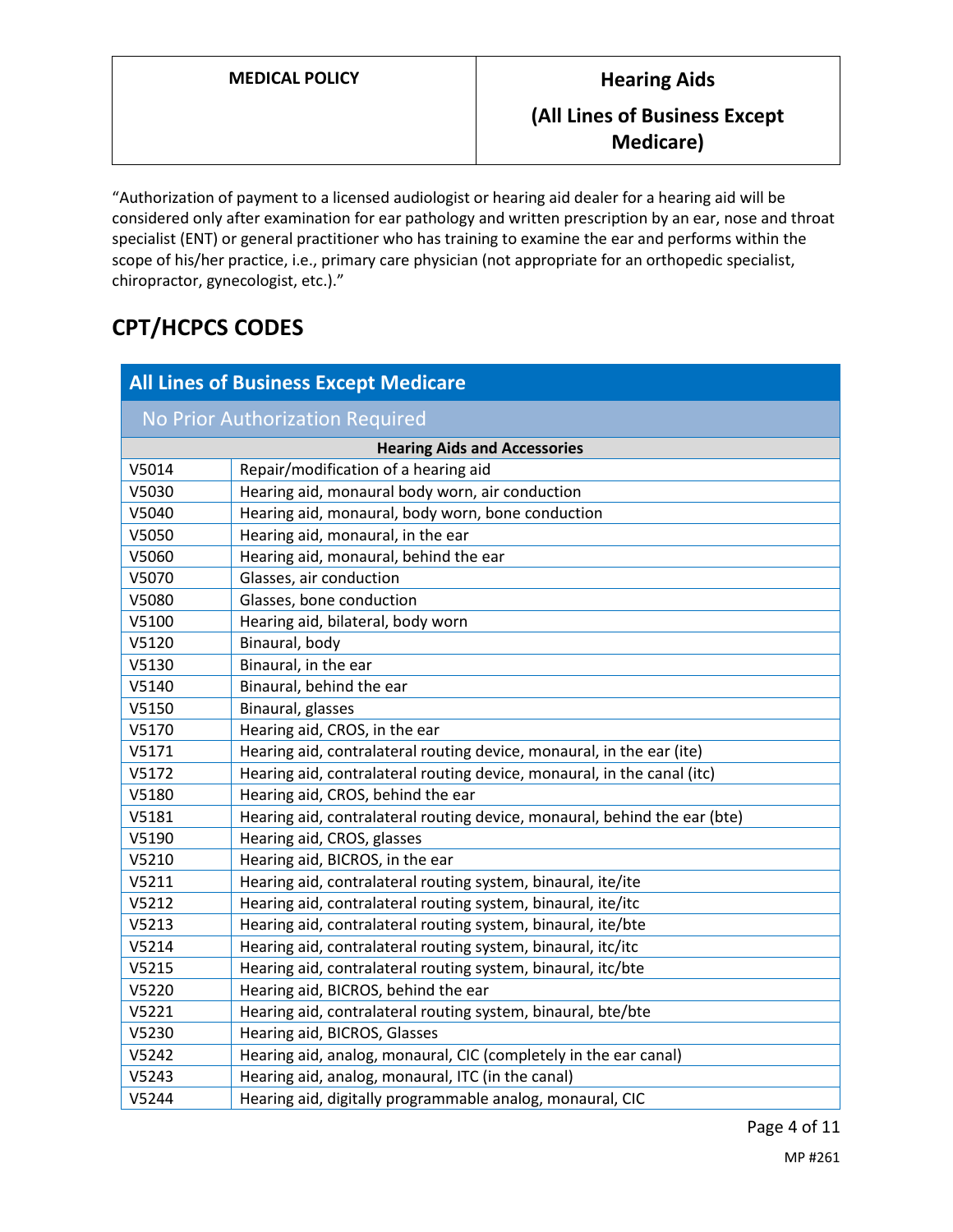# **MEDICAL POLICY Hearing Aids**

# **(All Lines of Business Except Medicare)**

| V5245 | Hearing aid, digitally programmable analog, monaural, ITC                         |
|-------|-----------------------------------------------------------------------------------|
| V5246 | Hearing aid, digitally programmable analog, monaural, ITE (in the ear)            |
| V5247 | Hearing aid, digitally programmable analog, monaural, BTE (behind the ear)        |
| V5248 | Hearing aid, analog, binaural, CIC                                                |
| V5249 | Hearing aid, analog, binaural, ITC                                                |
| V5250 | Hearing aid, digitally programmable analog, binaural, CIC                         |
| V5251 | Hearing aid, digitally programmable analog, binaural, ITC                         |
| V5252 | Hearing aid, digitally programmable, binaural, ITE                                |
| V5253 | Hearing aid, digitally programmable, binaural, BTE                                |
| V5254 | Hearing aid, digital, monaural, CIC                                               |
| V5255 | Hearing aid, digital, monaural, ITC                                               |
| V5256 | Hearing aid, digital, monaural, ITE                                               |
| V5257 | Hearing aid, digital, monaural, BTE                                               |
| V5258 | Hearing aid, digital, binaural, CIC                                               |
| V5259 | Hearing aid, digital, binaural, ITC                                               |
| V5260 | Hearing aid, digital, binaural, ITE                                               |
| V5261 | Hearing aid, digital, binaural, BTE                                               |
| V5030 | Hearing aid, monaural body worn, air conduction                                   |
| V5040 | Hearing aid, monaural, body worn, bone conduction                                 |
|       | <b>Ear Molds</b>                                                                  |
| V5264 | Ear mold/insert, not disposable, any type                                         |
| V5265 | Ear mold/insert, disposable, any type                                             |
|       | <b>Batteries</b>                                                                  |
| V5266 | Battery for use in hearing device                                                 |
|       | <b>Hearing Assistive Technologies</b>                                             |
| V5268 | Assistive listening device, telephone amplifier, any type                         |
| V5269 | Assistive listening device, alerting, any type                                    |
| V5270 | Assistive listening device, television amplifier, any type                        |
| V5271 | Assistive listening device, television caption decoder                            |
| V5272 | Assistive listening device, TDD                                                   |
| V5273 | Assistive listening device, for use with cochlear implant                         |
| V5274 | Assistive listening device, not otherwise specified                               |
| V5281 | Assistive listening device, personal FM/DM system, monaural (1 receiver,          |
|       | transmitter, microphone), any type                                                |
| V5282 | Assistive listening device, personal FM/DM system, binaural (2 receivers,         |
|       | transmitter, microphone), any type                                                |
| V5283 | Assistive listening device, personal FM/DM neck, loop induction receiver          |
| V5284 | Assistive listening device, personal FM/DM, ear level receiver                    |
| V5285 | Assistive listening device, personal FM/DM, direct audio input receiver           |
| V5286 | Assistive listening device, personal Bluetooth FM/DM receiver                     |
| V5287 | Assistive listening device, personal FM/DM receiver, not otherwise specified      |
| V5288 | Assistive listening device, personal FM/DM transmitter assistive listening device |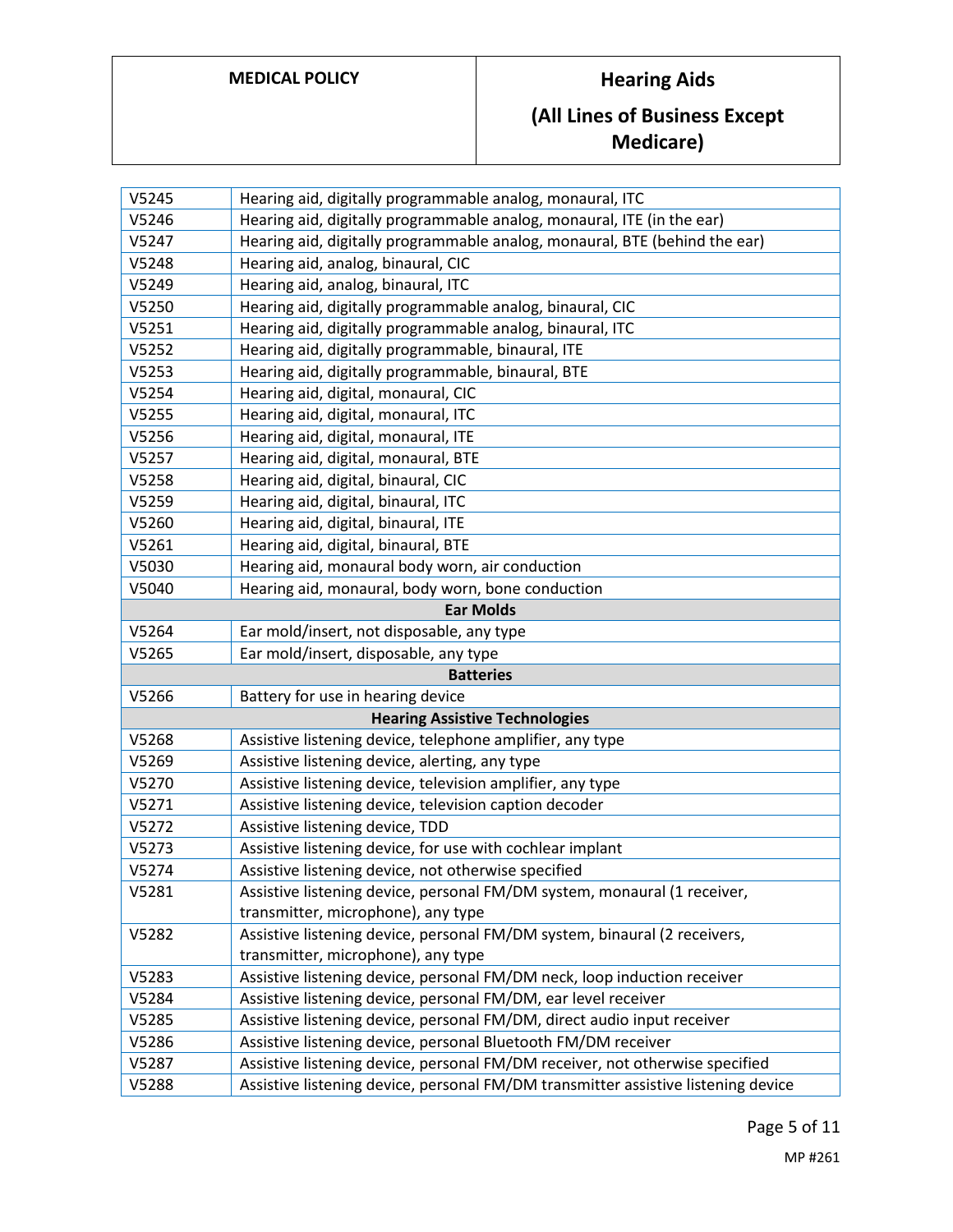### **(All Lines of Business Except Medicare)**

| V5289                                                                                       | Assistive listening device, personal FM/DM adapter/boot coupling device for               |  |
|---------------------------------------------------------------------------------------------|-------------------------------------------------------------------------------------------|--|
|                                                                                             | receiver, any type                                                                        |  |
| V5290                                                                                       | Assistive listening device, transmitter microphone, any type                              |  |
| <b>Not Covered</b>                                                                          |                                                                                           |  |
| V5095                                                                                       | Semi-implantable middle ear hearing prosthesis                                            |  |
| V5262                                                                                       | Hearing aid, disposable, any type, monaural                                               |  |
| V5263                                                                                       | Hearing aid, disposable, any type, binaural                                               |  |
| <b>Unlisted Codes</b>                                                                       |                                                                                           |  |
|                                                                                             | All unlisted codes will be reviewed for medical necessity, correct coding, and pricing at |  |
| the claim level. If an unlisted code is billed related to services addressed in this policy |                                                                                           |  |
| then prior-authorization is required.                                                       |                                                                                           |  |
| V5267                                                                                       | Hearing aid or assistive listening device/supplies/accessories, not otherwise             |  |
|                                                                                             | specified                                                                                 |  |
| V5298                                                                                       | Hearing aid, not otherwise classified                                                     |  |
| V5299                                                                                       | Hearing service, miscellaneous (This code should be used only if a more specific          |  |
|                                                                                             | code is unavailable.)                                                                     |  |

# **DESCRIPTION**

According to the American Speech-Language Hearing Association (ASHA), hearing loss can be categorized by the area of the auditory system which is damaged:

- A conductive hearing loss happens when sounds cannot get through the outer and middle ear. It may be hard to hear soft sounds. Louder sounds may be muffled.<sup>3</sup>
- Sensorineural hearing loss, or SNHL, happens after inner ear damage. Problems with the nerve pathways from your inner ear to your brain can also cause SNHL. Soft sounds may be hard to hear. Even louder sounds may be unclear or may sound muffled. This is the most common type of permanent hearing loss.<sup>4</sup>
- A conductive hearing loss happens when sounds cannot get through the outer and middle ear. It may be hard to hear soft sounds. Louder sounds may be muffled.<sup>3</sup>
- Sometimes, a conductive hearing loss happens at the same time as a sensorineural hearing loss, or SNHL. This means that there may be damage in the outer or middle ear and in the inner ear or nerve pathway to the brain. This is a mixed hearing loss.<sup>5</sup>

Hearing aids and devices are defined as any non-disposable, wearable instrument or device designed to aid or compensate for impaired human hearing and any necessary ear mold, part, attachments or accessory for the instrument or device, except batteries and cords.<sup>1</sup>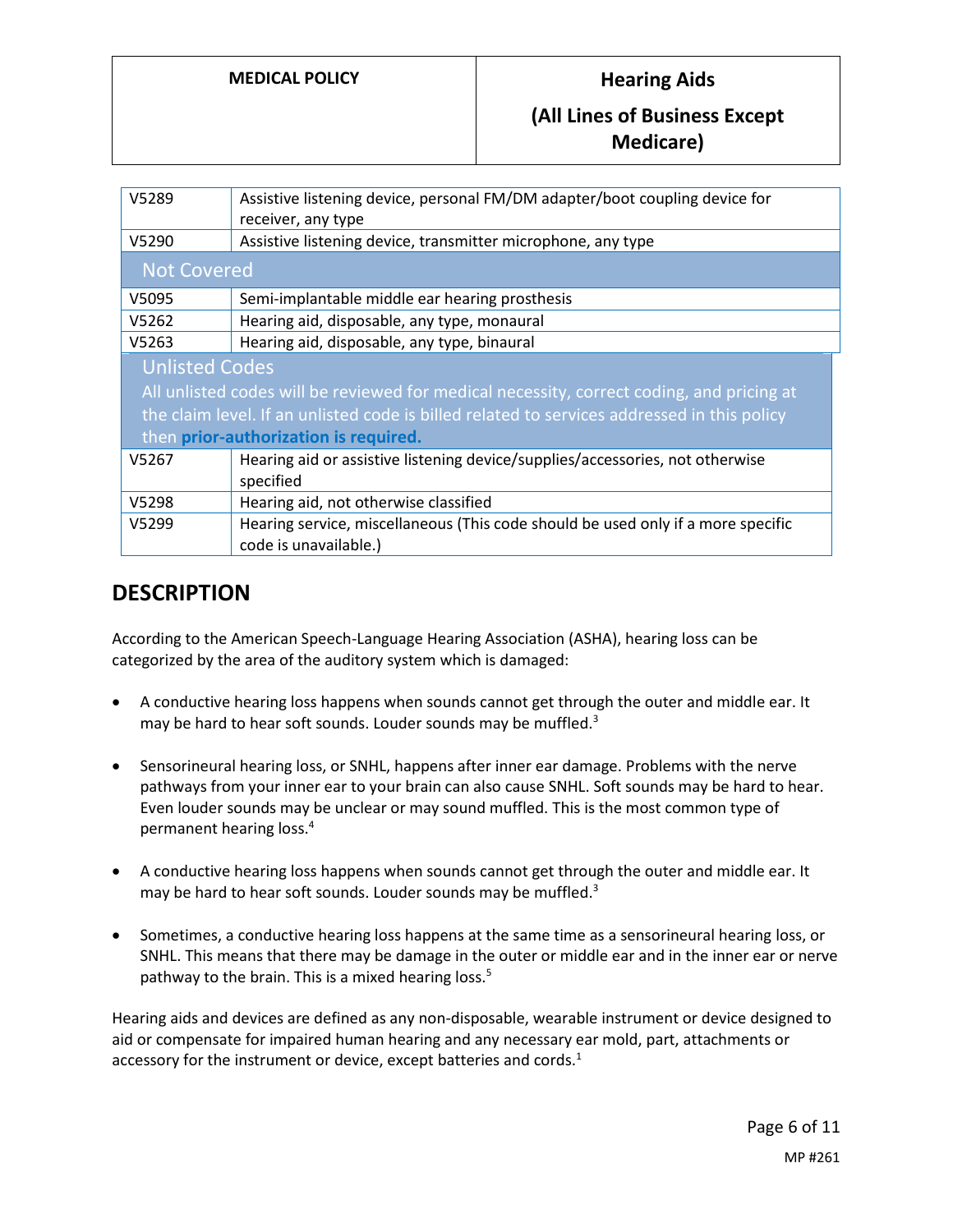Hearing assistive technology (HAT) systems are defined as devices used with or without hearing aids or cochlear implants to improve the ability of a user with hearing loss to hear in various listening situations, such as being located a distance from a speaker, in an environment with competing background noise or in a room with poor acoustics or reverberation. $<sup>1</sup>$ </sup>

# **REVIEW OF EVIDENCE**

#### Systematic Reviews

In 2016, Johnson and colleagues published results from a systematic review which examined the use of hearing aids in patients with mild sensorineural hearing loss.<sup>6</sup> Studies which evaluated adult hearing aid wearers with bilateral average pure-tone thresholds of ≤45 dB HL at 500, 1000, 2000, and 4000 Hz were included for review. Ten articles met inclusion criteria and 5 were suitable for meta-analysis, which demonstrated a small-to-medium effect size of 0.85 (95% confidence intervals = 0.44-1.25) after adjusting for a small publication bias. Overall, authors concluded hearing aids provided an improved benefit to patients with mild sensorineural hearing loss.

In 2017, similar conclusions were reached by Ferguson and colleagues in a Cochrane review regarding the effects of hearing aids for mild to moderate hearing loss in adults.<sup>7</sup> Authors concluded, "The available evidence concurs that hearing aids are effective at improving hearing-specific health-related quality of life, general health-related quality of life and listening ability in adults with mild to moderate hearing loss. The evidence is compatible with the widespread provision of hearing aids as the first-line clinical management in those who seek help for hearing difficulties."

In 2001, Taylor and colleagues published results of a systematic review comparing the clinical and cost effectiveness of digital vs. non-digital (primarily analog) hearing aids.<sup>8</sup> Eight trials were identified which compared digital to non-digital devices (1 randomized controlled trial and 7 randomized cross-over trials). All of the trials were limited by small sample size and poor methodological quality. Overall, no clinical or statistical differences in laboratory scores or user functionality scores were observed between digital and non-digital devices. In addition no cost-effective studies were identified.

In 2017, Schilder et al. published a Cochrane systematic review of the literature to evaluate bilateral vs. unilateral hearing aids for adults with bilateral hearing loss.<sup>9</sup> Primary outcomes included:

- patient preference for bilateral or unilateral aids,
- hearing-specific health-related quality of life and adverse effects (pain or discomfort in the ear,
- initiation or exacerbation of middle or outer ear infection).

Secondary outcomes included:

- usage of hearing aids (as measured by, for example, data logging or battery consumption),
- generic health-related quality of life,
- **•** listening ability and
- audiometric benefit measured as binaural loudness summation.

Four cross-over randomized trials, with 209 participants, were included in the analysis. Patient ages ranged from 23-85 and included more men than women.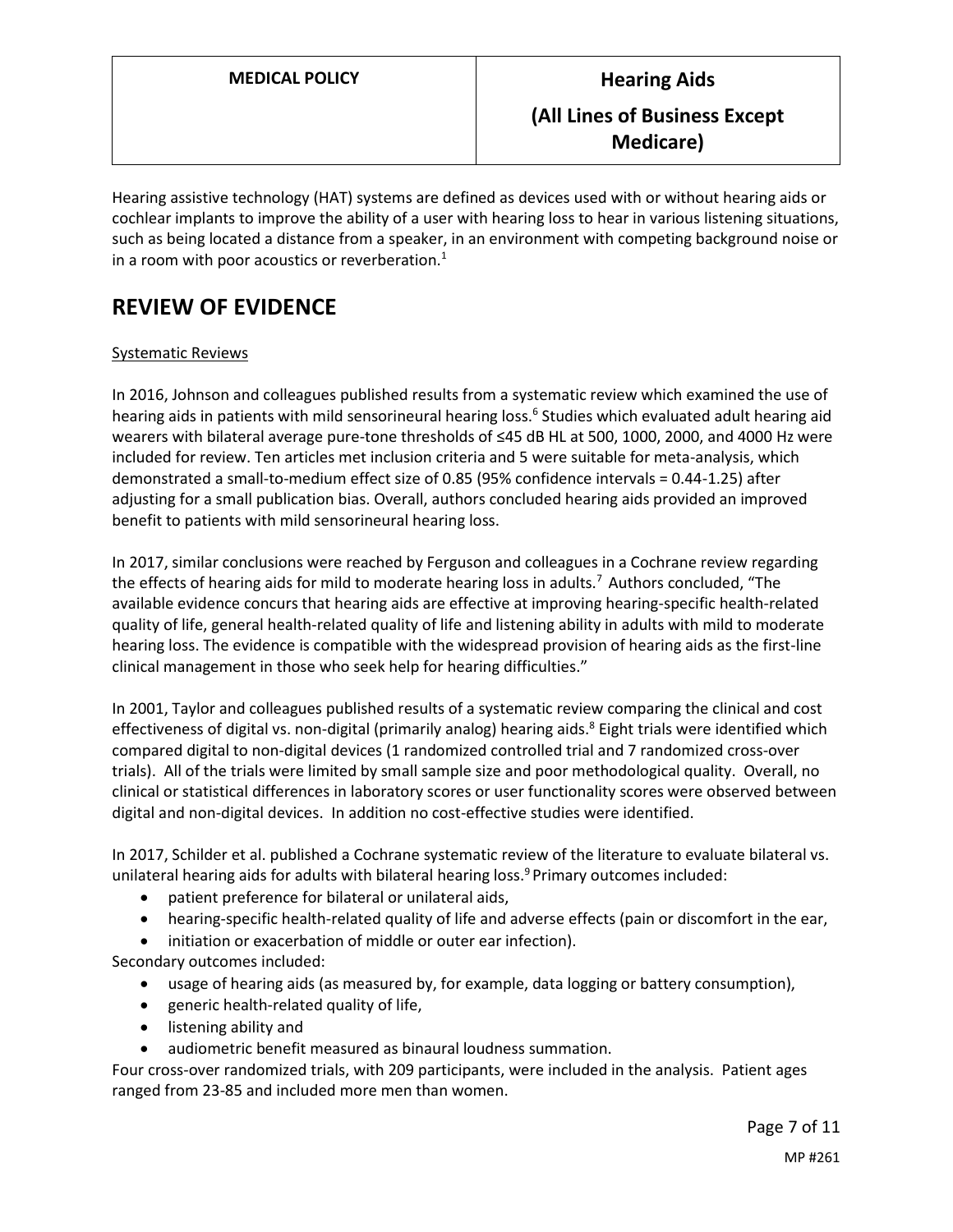Due to the low-quality of evidence, the data from each of these studies could not be combined. The reviewers noted, "percentage of patients who preferred bilateral hearing aids varied between studies: this was 54% (51 out of 94 participants), 39% (22 out of 56), 55% (16 out of 29) and 77% (23 out of 30), respectively."Due to the considerable variation between studies, the antiquated technology evaluated, no conclusion could be reached regarding the preference of use of bilateral vs. unilateral hearing aids in adult patients with bilateral hearing loss.

# **CLINICAL PRACTICE GUIDELINES**

#### **Child and Adolescent Hearing Loss**

A review of the current clinical practice guidelines regarding hearing loss in children indicate different specialty organization classify levels of hearing loss differently, with no clear cut-off established for differentiating normal from abnormal hearing loss in children.

#### American Academy of Audiology: Childhood Hearing Screening Guidelines

In 2011, the American Academy of Audiology (AAA) published evidence-based guidelines regarding hearing screens in children age 6 months through high school.<sup>10</sup> Pure tone screening was recommended starting at age 3 years with a pure tone sweep at 1000, 2000, and 4000 Hz at 20 dB HL. Authors of the AAA guideline note the standard cutoff of 26 dB to differentiate normal from mild hearing loss is an antiquated threshold. The AAA calls in to question the definition of "normal" hearing and indicates that the 26 dB cut-off was established in 1979 by the American Academy of Ophthalmology and Otolaryngology (AAOO) for the purpose of defining who may be eligible to receive workmen's compensation benefits. The AAA authors note this cut-off was not intended to identify children with hearing deficits below the 26 dB cutoff whose deficits may adversely impact early learning and growth.

#### World Health Organization (WHO)

According to the 2018 WHO factsheet regarding deafness and hearing loss, disabling hearing loss is defined as, "loss greater than 40 decibels (dB) in the better hearing ear in adults and a hearing loss greater than 30 dB in the better hearing ear in children."<sup>11</sup> General hearing loss may be referred to when "(a) person who is not able to hear as well as someone with normal hearing – hearing thresholds of 25 dB or better in both ears." Generally, hearing loss may be mild, moderate, severe, or profound and can affect one or both ears.

#### **Adult Hearing Loss**

### American Speech-Language Hearing Association (ASHA)

The ASHA general information webpage regarding hearing loss, classifies levels of hearing loss from normal to profound according to range decibels (dB HL) lost:<sup>12</sup>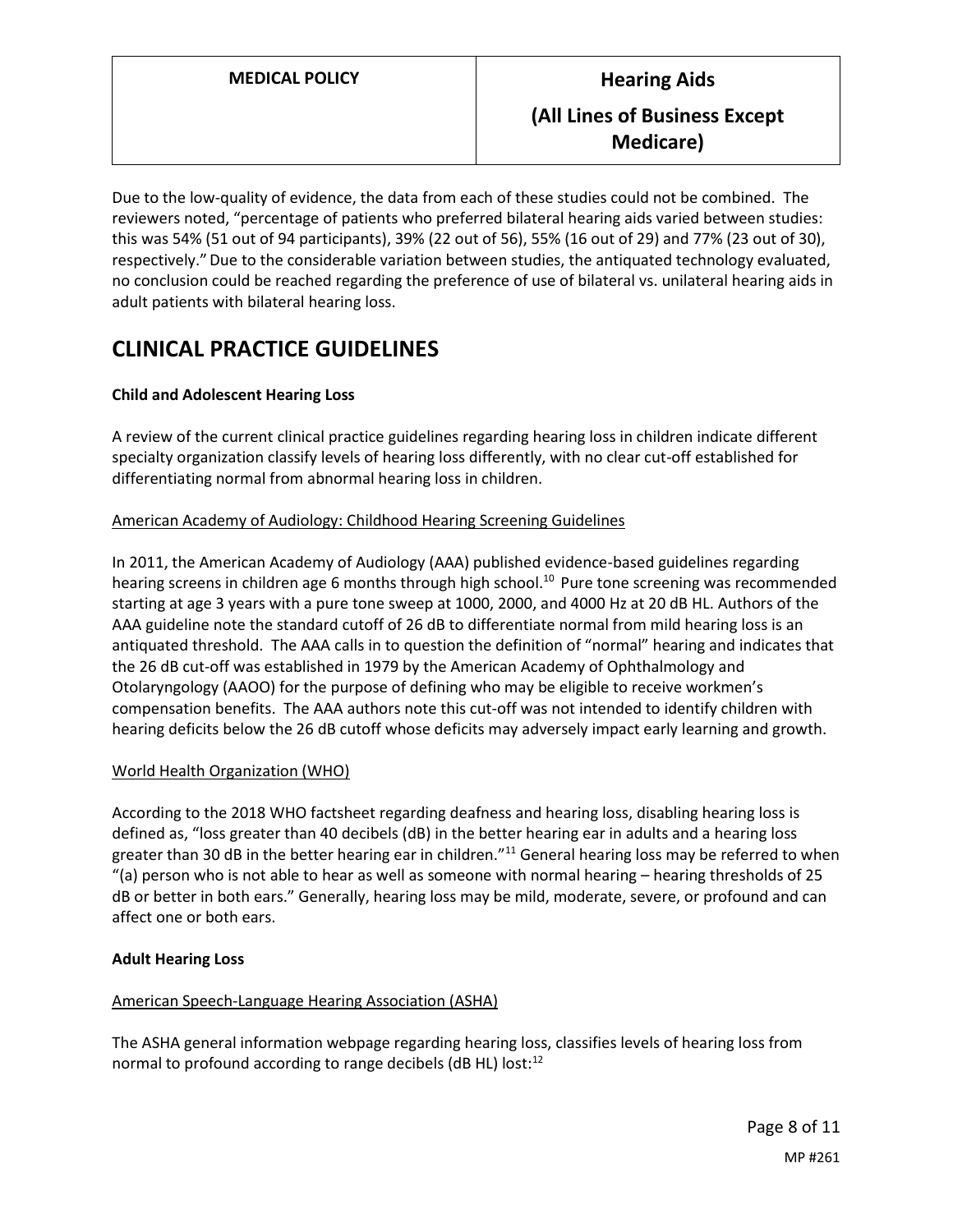### **MEDICAL POLICY Hearing Aids**

### **(All Lines of Business Except Medicare)**

| <b>Degree of hearing loss</b>                                                                   | Hearing loss range (dB HL) |  |
|-------------------------------------------------------------------------------------------------|----------------------------|--|
| Normal                                                                                          | $-10$ to 15                |  |
| Slight                                                                                          | 16 to 25                   |  |
| Mild                                                                                            | 26 to 40                   |  |
| Moderate                                                                                        | 41 to 55                   |  |
| Moderately severe                                                                               | 56 to 70                   |  |
| Severe                                                                                          | 71 to 90                   |  |
| Profound                                                                                        | $91+$                      |  |
| Source: Clark, J. G. (1981). Uses and abuses of hearing loss classification. Asha, 23, 493-500. |                            |  |

#### National Institute of Deafness and Other Communication Disorders (NIDCD)

The NIDCD made the following recommendations regarding the level of hearing loss which typically requires the use of a hearing aid: $13$ 

"For estimating the impact of hearing loss on the person, a pure-tone-average (PTA) more than 25 dB HL generally requires adaptive listening strategies, such as sitting closer to the source of sound. Active treatment, such as hearing aids, is frequently recommended at PTAs greater than 40 dB HL in both ears. The term "deaf" is generally applied to people with profound bilateral loss (PTAs greater than 90 dB HL)."

It is unclear if the NICDC recommendation, regarding hearing loss levels apply to both adult and pediatric populations.

#### U.S. Preventive Services Task Force (USPSTF)

A 2011 USPSTF guideline regarding screening for hearing loss in older adults indicated there was good evidence to suggest, "that common screening tests are useful for identifying patients at higher risk for hearing loss.<sup>14</sup> A challenge in understanding diagnostic accuracy is that studies used different thresholds and criteria to define hearing loss. The clinical relevance of detecting mild (25 to 40 dB) hearing loss as it pertains to effectiveness of screening is also uncertain, because the only trial showing benefits of hearing aids enrolled patients with screening-detected hearing loss greater than 40 dB. Relatively simple tests, such as the whispered voice test at 2 feet or single-question screening regarding perceived hearing loss, seem to be nearly as accurate as a more detailed hearing loss questionnaire or a hand-held audiometric device. A negative screening result based on a hand-held audiometric device may be particularly useful for ruling out hearing loss greater than 40 dB. The choice of which screening test to use may depend in part on cost or convenience."

### **INSTRUCTIONS FOR USE**

Company Medical Policies serve as guidance for the administration of plan benefits. Medical policies do not constitute medical advice nor a guarantee of coverage. Company Medical Policies are reviewed annually and are based upon published, peer-reviewed scientific evidence and evidence-based clinical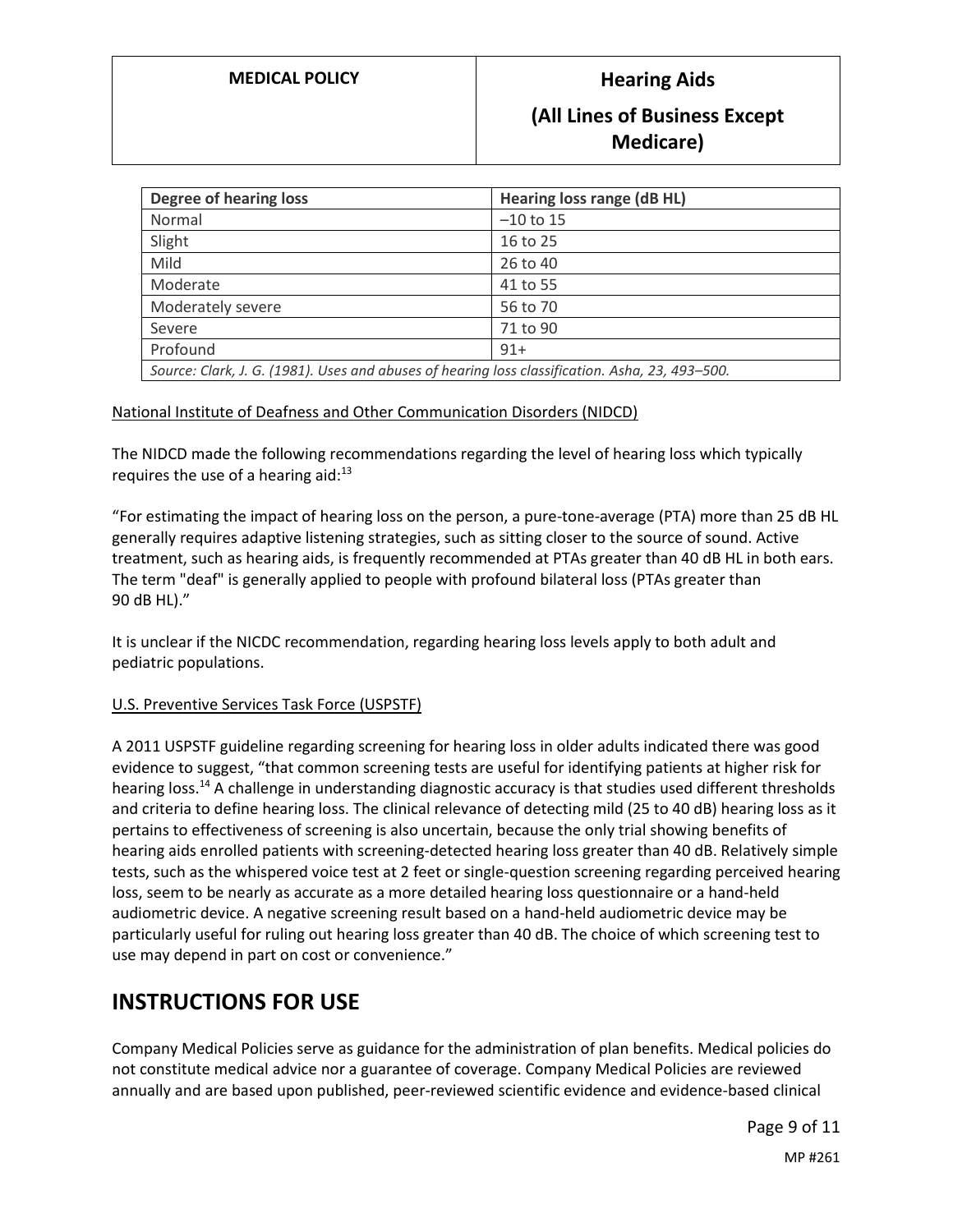practice guidelines that are available as of the last policy update. The Companies reserve the right to determine the application of Medical Policies and make revisions to Medical Policies at any time. Providers will be given at least 60-days notice of policy changes that are restrictive in nature.

The scope and availability of all plan benefits are determined in accordance with the applicable coverage agreement. Any conflict or variance between the terms of the coverage agreement and Company Medical Policy will be resolved in favor of the coverage agreement.

# **REGULATORY STATUS**

#### Mental Health Parity Statement

Coverage decisions are made on the basis of individualized determinations of medical necessity and the experimental or investigational character of the treatment in the individual case. In cases where medical necessity is not established by policy for specific treatment modalities, evidence not previously considered regarding the efficacy of the modality that is presented shall be given consideration to determine if the policy represents current standards of care.

# **REFERENCES**

- 1. Oregon House Bill No. 4104. [https://www.oregonlegislature.gov/bills\\_laws/lawsstatutes/2018orlaw0009.pdf.](https://www.oregonlegislature.gov/bills_laws/lawsstatutes/2018orlaw0009.pdf) Accessed 9/21/2021.
- 2. Oregon Health Authority: Speech-Language, Pathology, Audiology, and Hearing Aid Services Provider Guide: Oregon Administrative Rules (Chapter 410 Division 129) | DMAP 44-2019, amend filed 11/06/2019, effective 11/14/2019. [https://secure.sos.state.or.us/oard/viewSingleRule.action?ruleVrsnRsn=264072.](https://secure.sos.state.or.us/oard/viewSingleRule.action?ruleVrsnRsn=264072) Accessed 9/21/2021.
- 3. American Speech Language and Hearing Association. Types of Hearing Loss | Conductive hearing loss. [https://www.asha.org/public/hearing/Conductive-Hearing-Loss/.](https://www.asha.org/public/hearing/Conductive-Hearing-Loss/) Accessed 9/21/2021.
- 4. American Speech Language and Hearing Association. Types of Hearing Loss | Sensorineural hearing loss[. https://www.asha.org/public/hearing/Sensorineural-Hearing-Loss/.](https://www.asha.org/public/hearing/Sensorineural-Hearing-Loss/) Accessed 9/21/2021.
- 5. American Speech Language and Hearing Association. Types of Hearing Loss | Mixed hearing loss. [https://www.asha.org/public/hearing/Mixed-Hearing-Loss/.](https://www.asha.org/public/hearing/Mixed-Hearing-Loss/) Accessed 9/21/2021.
- 6. Johnson CE, Danhauer JL, Ellis BB, Jilla AM. Hearing Aid Benefit in Patients with Mild Sensorineural Hearing Loss: A Systematic Review. *J Am Acad Audiol.* 2016;27(4):293- 310[.https://www.ncbi.nlm.nih.gov/pubmed/27115240.](https://www.ncbi.nlm.nih.gov/pubmed/27115240)
- 7. Ferguson MA, Kitterick PT, Chong LY, Edmondson-Jones M, Barker F, Hoare DJ. Hearing aids for mild to moderate hearing loss in adults. *Cochrane Database Syst Rev.*  2017;9:CD012023[.https://www.ncbi.nlm.nih.gov/pubmed/28944461.](https://www.ncbi.nlm.nih.gov/pubmed/28944461)
- 8. Taylor RS, Paisley S, Davis A. Systematic review of the clinical and cost effectiveness of digital hearing aids. *Br J Audiol.* 2001;35(5):271-288[.https://www.ncbi.nlm.nih.gov/pubmed/11824530.](https://www.ncbi.nlm.nih.gov/pubmed/11824530)